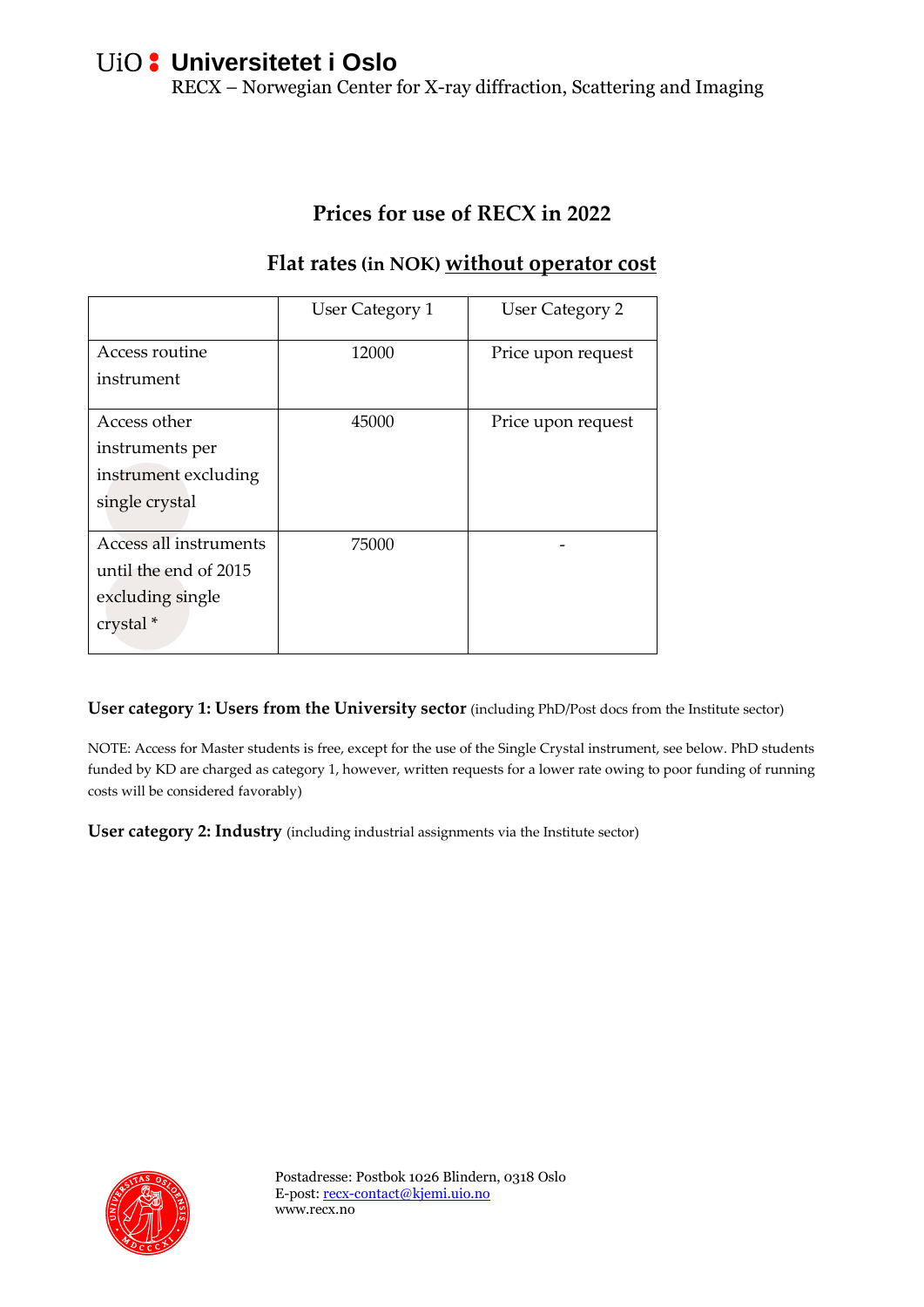|                    | <b>User Category 1</b> | <b>User Category 2</b> |  |
|--------------------|------------------------|------------------------|--|
| Routine instrument | 400 per sample         | 800 per sample         |  |
| Powder diffraction | 600 per hour           | 1000 per hour          |  |
|                    | 7000 per day           | $11000$ per day        |  |
| Thin film studies  | 600 per hour           | 1000 per hour          |  |
|                    | 7000 per day           | $11000$ per day        |  |
| <b>SAXS</b>        | 600 per hour           | 1000 per hour          |  |
|                    | 7000 per day           | $11000$ per day        |  |

### **Hourly/daily rates (in NOK) without operator cost**

|                                                                                       | User Category 1    | User Category 2   |  |  |  |
|---------------------------------------------------------------------------------------|--------------------|-------------------|--|--|--|
| Single Crystal studies*                                                               | 3000 per data set* | 5000 per data set |  |  |  |
| *Master students are partially supported by the Department of Chemistry and will be   |                    |                   |  |  |  |
| charged 250 NOK per data set. PhDs that are KD funded will be partially subsidized by |                    |                   |  |  |  |
| the Department of Chemistry and will be charged 2000 NOK per data set.                |                    |                   |  |  |  |

**User category 1: Users from the University sector** (including PhD/Post docs from the Institute sector)

NOTE: Access for Master students is free, except for the use of the Single Crystal instrument, see below. PhD students funded by KD are charged as category 1, however, written requests for a lower rate owing to poor funding of running costs will be considered favorably)

**User category 2: Industry** (including industrial assignments via the Institute sector)